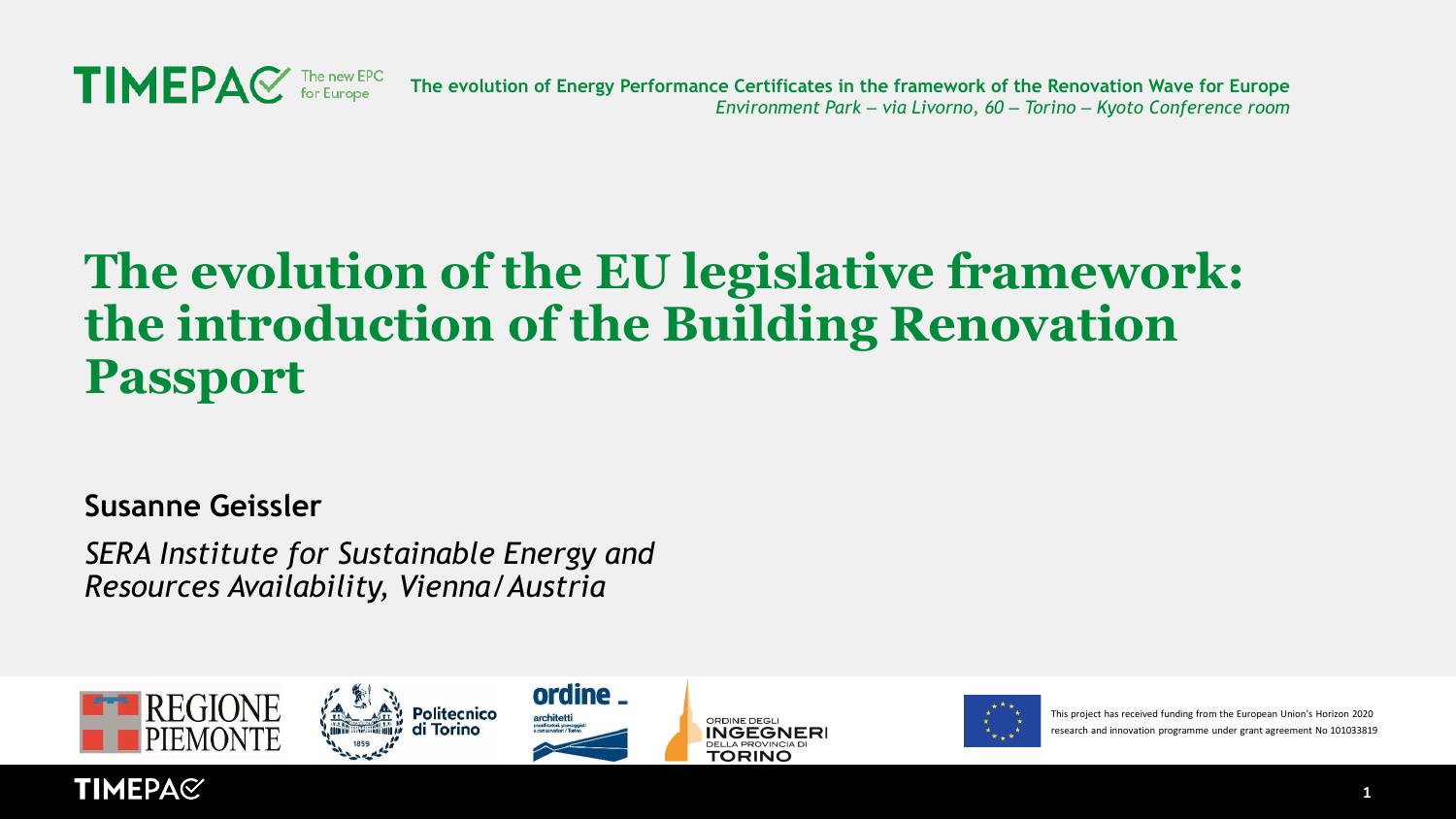# We need a higher renovation rate

Basically, there are two main possibilities to achieve a **deep renovation**, not only from the technical point of view, but also in terms of economic feasibility:

- In **a short time carried out at once**, for instance with prefabricated elements improving the energy efficiency of the building envelope, including the implementation of renewable energy systems;
- During a longer period of time, based on **the step-wise implementation of renovation measures in the correct sequence**, following a renovation plan, which is also called 'renovation roadmap', and uses the so-called 'logbook' to store building data and record the interventions during time.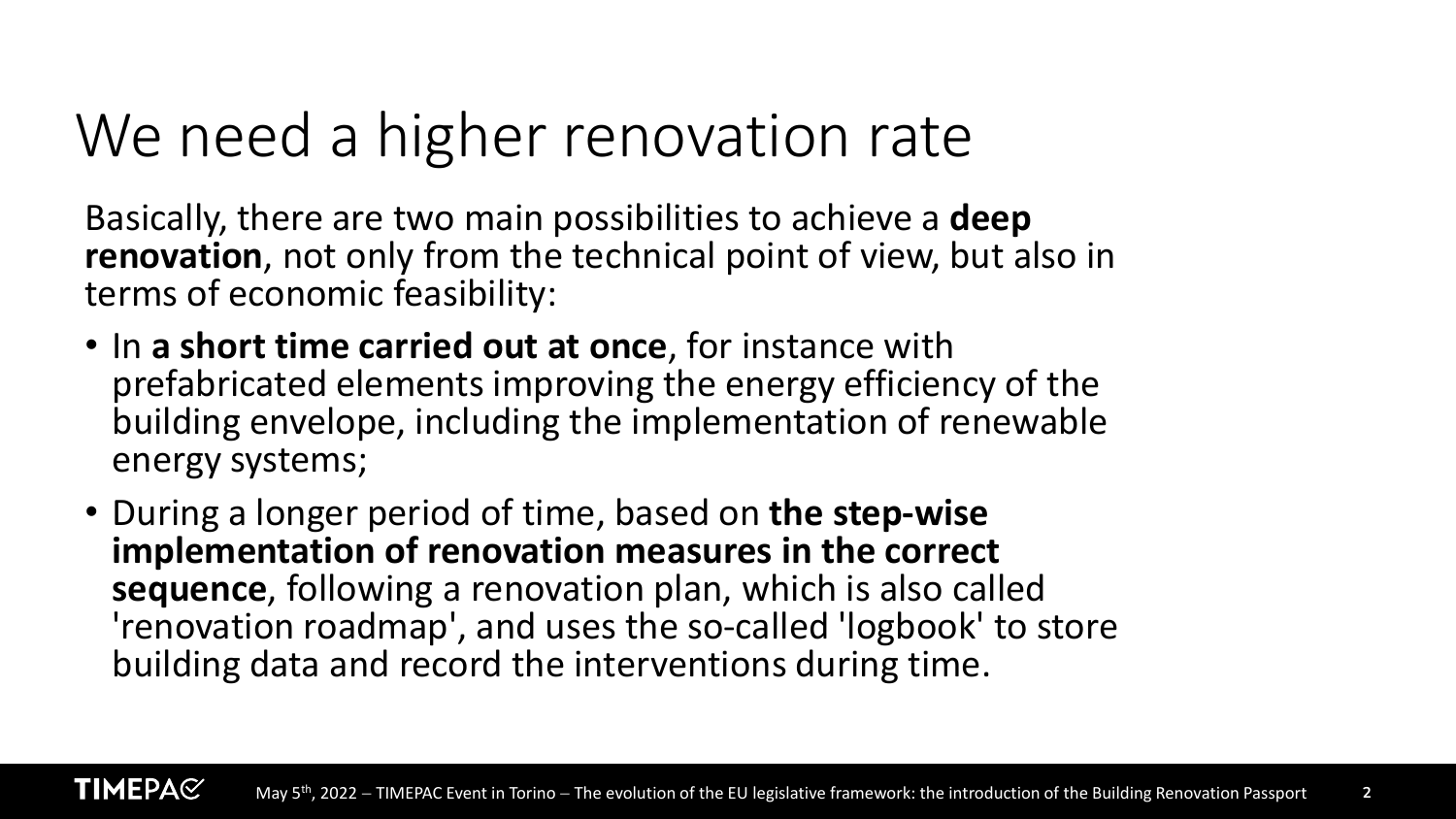## Deep renovation at once

#### Prefabricated façade elements including renewable energy systems

- For example, business model<https://energiesprong.org/>
- For example, innovative housing association Austria



Pictures: S. Geissler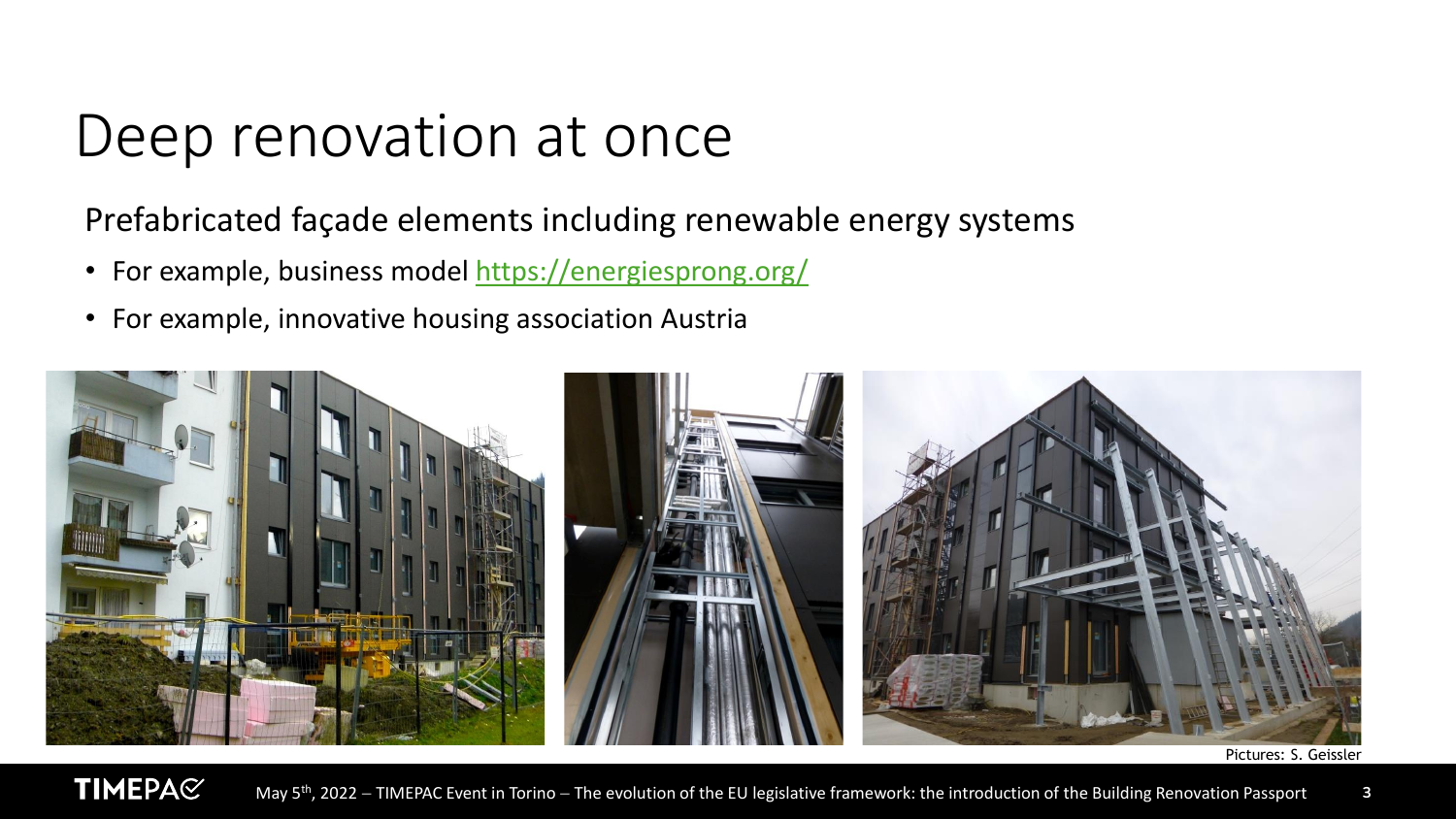### Deep renovation at once



**TIMEPA**C

- Multi-unit residential building Wohnhausanlage Johann-Böhm-Straße 34/36 in Kapfenberg
- Housing Association: Siedlungsgenossenschaft Ennstal
- Developed and implemented as part of a research project
- Completed 2014

<https://nachhaltigwirtschaften.at/de/hdz/news/2014/20140811-feierliche-uebergabe-der-plus-energie-sanierung-in-kapfenberg.php>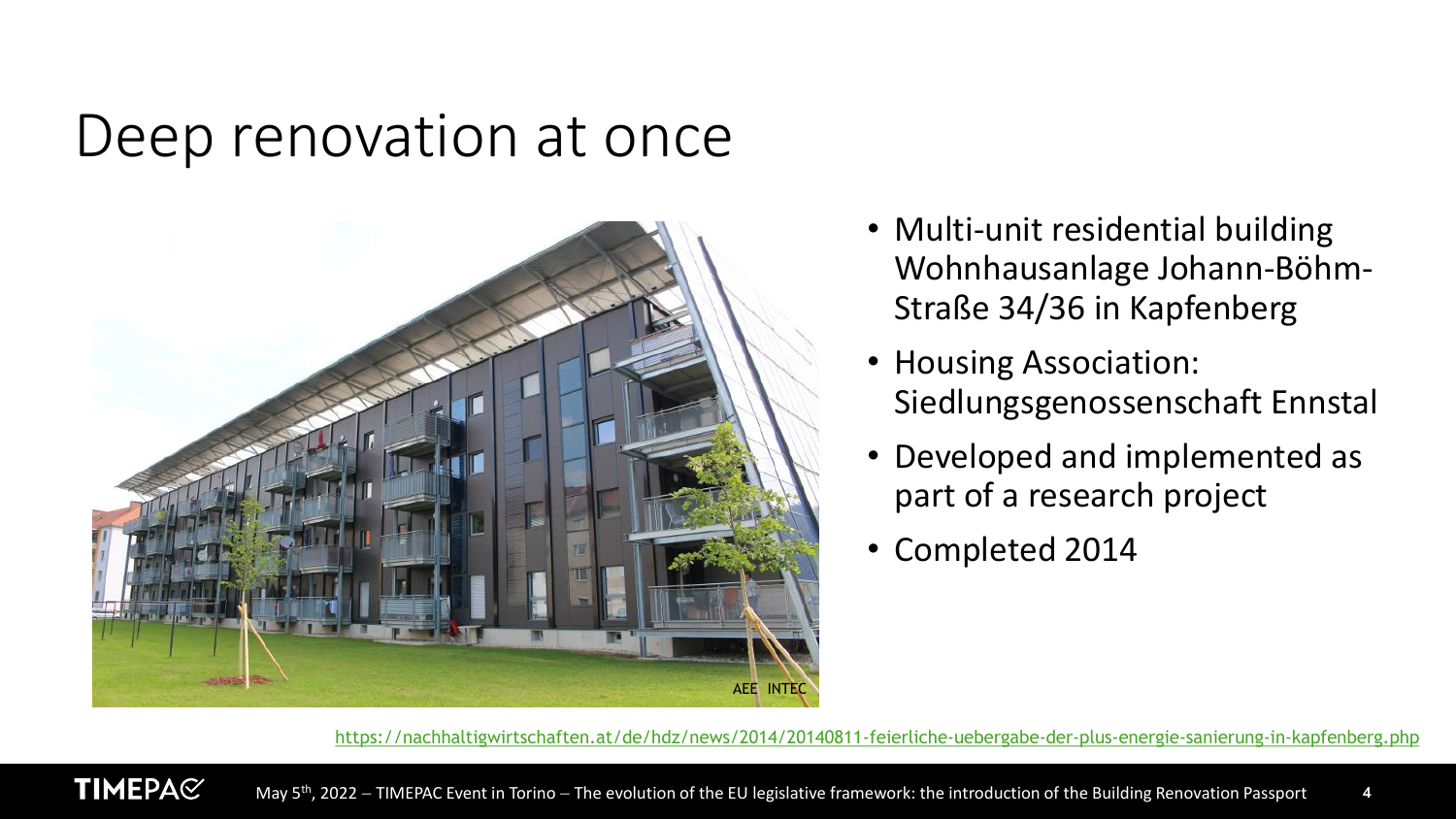## Support step-wise renovation with the BRP

- **EPBD amended 2018:** feasibility study on the Building Renovation passport (BRP) according to EPBD Article 19a, so-called policy packages were developed, representing different options how to introduce a BRP; based on what is already happing in Member States, e.g. the German individueller Sanierungsfahrplan
- **EPBD recast proposal 15.12.2021:** with articles on the BRP; should be adopted (with changes) by end of 2022/2023
- Direction is clear: zero emission building stock by 2050
- Mandatory database and provisions for data exchange
- Purpose and content of building renovation passport and link with national building renovation plan



https://www.co2online.de/foerdermittel/individueller-sanierungsfahrplan/#c171241

#### From status quo to target

Investment cost, maintenance & repair, subsidy/grant for each step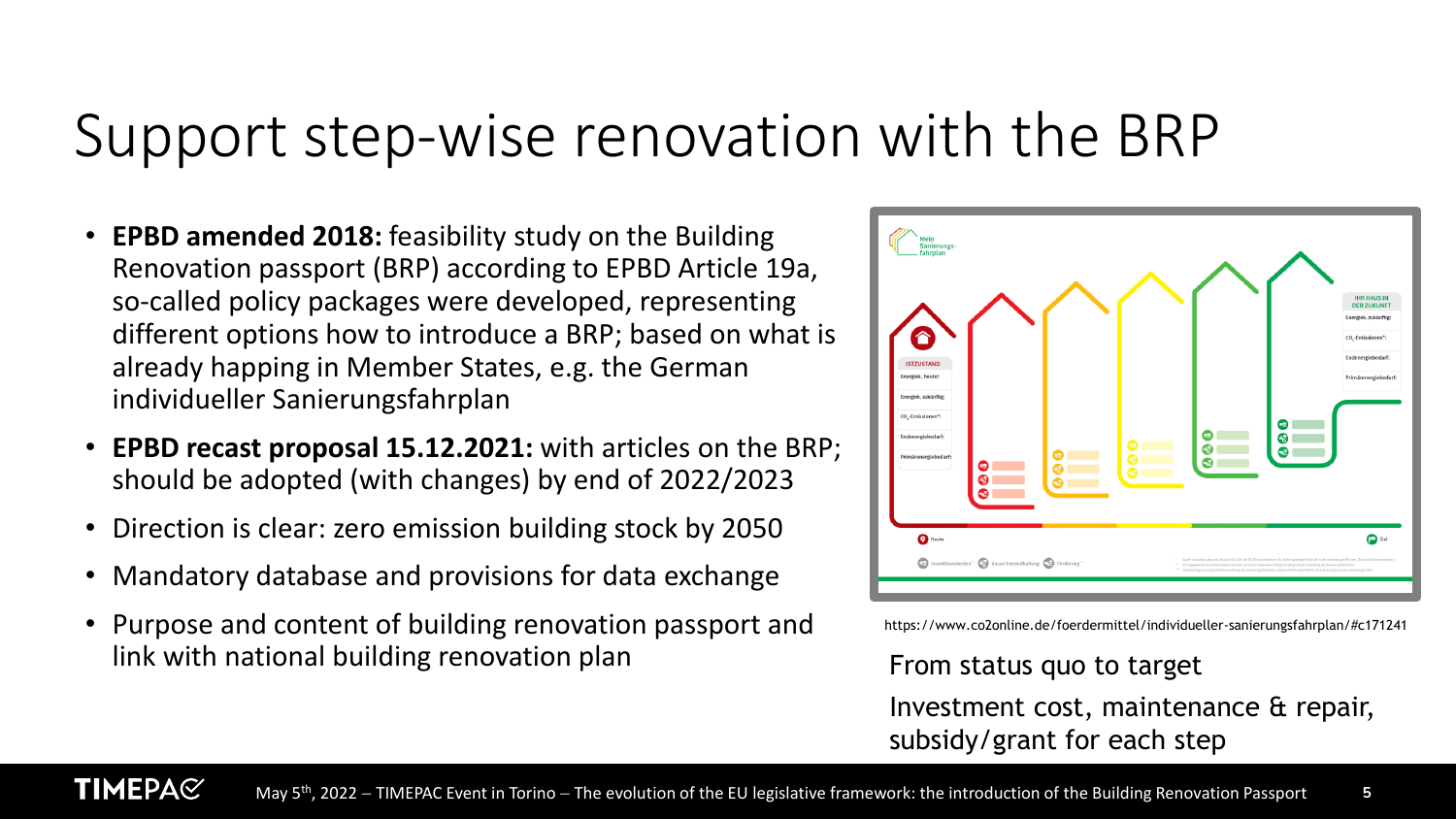### Article 10 Renovation passport- Proposal for EPBD recast

Specifications for the BRP

1. **By 31 December 2023**, the Commission shall adopt delegated acts in accordance with Article 29 supplementing this Directive by establishing **a common European framework for renovation passports**, based on the criteria set out in paragraph 2.

2. By 31 December 2024, **Member States shall introduce a scheme of renovation passports based on the common framework** established in accordance with paragraph 1.

3. The renovation passport **shall comply with the following requirements**:

(a) it shall be issued by a **qualified and certified expert, following an on-site visit**;

(b) it shall comprise a renovation roadmap indicating a sequence of renovation steps building upon each other, **with the objective to transform the building into a zero-emission building by 2050 at the latest**;

(c) it shall indicate the **expected benefits** in terms of energy savings, savings on energy bills and operational greenhouse emission reductions as well as wider benefits related to health and comfort and the improved adaptive capacity of the building to climate change; and

(d) it shall contain **information about potential financial and technical support**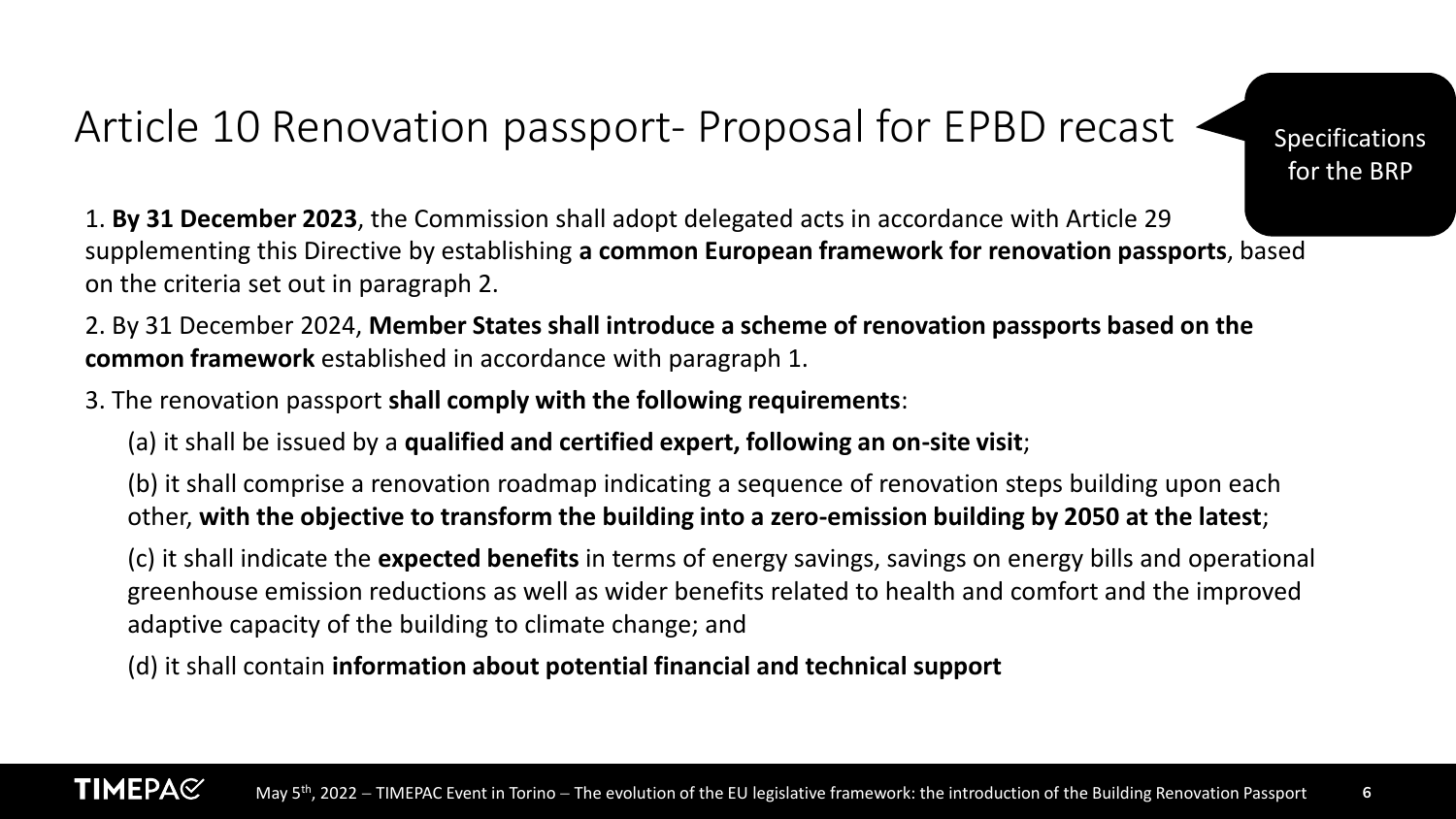### Article 19 Databases for energy performance of buildings – Proposal for EPBD recast

This is more than the EPC database

1. Each Member State shall set up a national database for energy performance of buildings which allows data to be gathered on the energy performance of the buildings and on the overall energy performance of the national building stock.

**The database shall allow data to be gathered related to energy performance certificates, inspections, the building renovation passport, the smart readiness indicator and the calculated or metered energy consumption of the buildings covered.**

2. **The database shall be publicly accessible**, in compliance with Union and national data protection rules. Member States shall ensure access to the full energy performance certificate for building owners, tenants and managers, and to financial institutions as regards the buildings in their investment portfolio. For buildings offered for rent or sale, Member States shall ensure access to the full energy performance certificate for prospective tenants or buyers.

…

**6. For the purpose of ensuring coherence and consistency of information, Member States shall ensure that the national database for energy performance of buildings is interoperable and integrated with other administrative databases containing information on buildings, such as the national building cadastre and digital building logbooks.**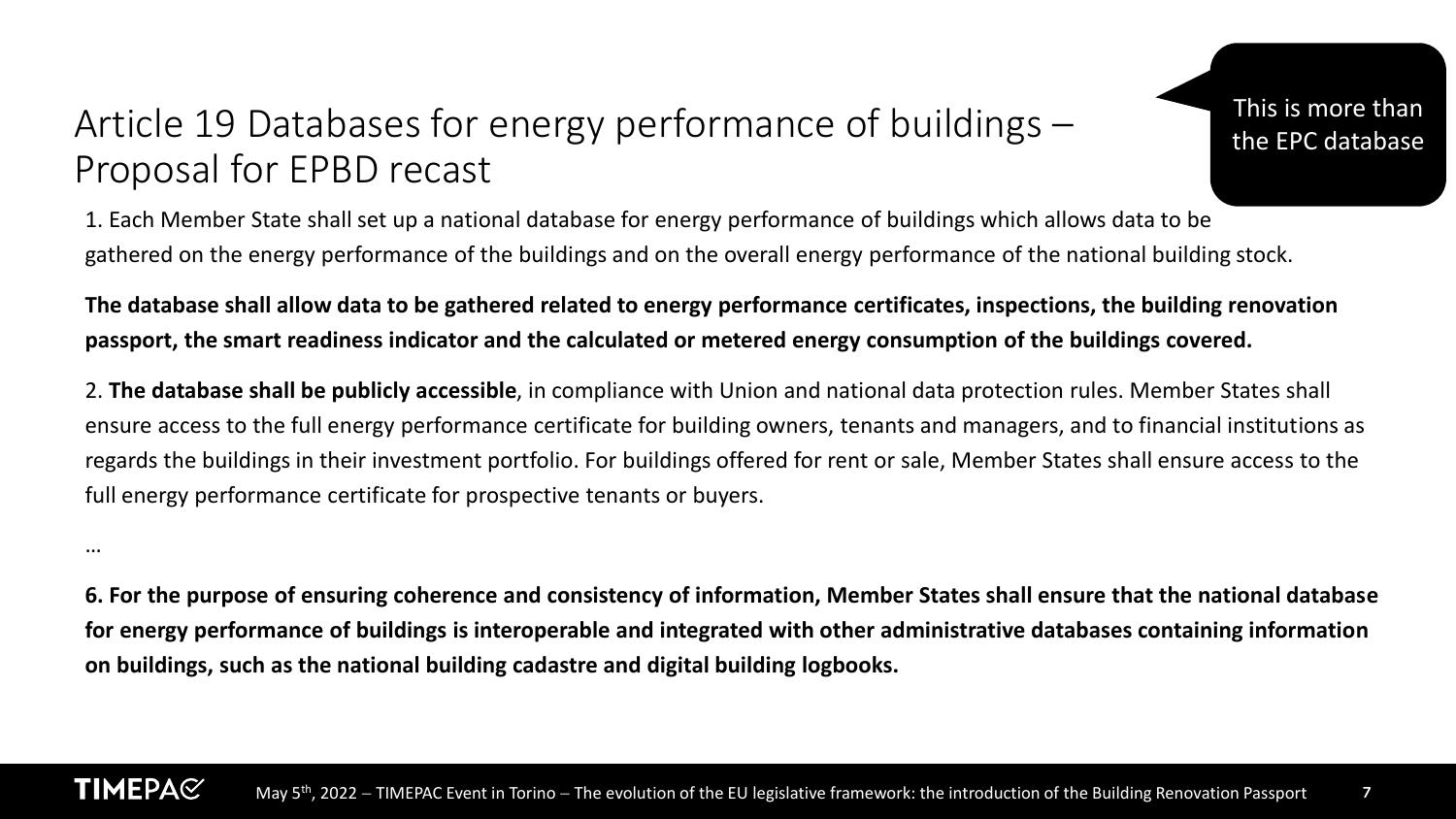# Developing the knowledge base for the BRP - TIMEPAC and …

| <b>EU project</b>                                |            | type duration | <b>Relevance for TIMEPAC</b>                                                    |
|--------------------------------------------------|------------|---------------|---------------------------------------------------------------------------------|
| <b>ALDREN</b>                                    | <b>CSA</b> | 1.11.2017-    | Building Renovation Passport (BRP) for non-residential buildings (especially    |
| https://cordis.europa.eu/project/id/754159/de    |            | 30.9.2020     | offices and hotels) as a complementary tool to the Energy Performance           |
|                                                  |            |               | Certificate (EPC)                                                               |
| iBRoad                                           | <b>CSA</b> | $1.6.2017 -$  | The iBRoad tool consist of two components: the Roadmap Assistant and the        |
| https://cordis.europa.eu/project/id/754045/de    |            | 31.12.2020    | Logbook, both of which are implemented as web applications.                     |
| <b>QualDeEPC</b>                                 | <b>CSA</b> | 1.9.2019-     | Building Renovation Passport as a result of an energy audit                     |
| https://cordis.europa.eu/project/id/847100/de    |            | 31.8.2022     |                                                                                 |
| x-tendo                                          | <b>CSA</b> | 1.9.2019-     | X-tendo toolbox with 10 innovative EPC features ranging from a smartness and a  |
| https://cordis.europa.eu/project/id/845958       |            | 31.8.2022     | comfort indicator to building logbooks and how to improve EPC databases.        |
| <b>ePANACEA</b>                                  | IA         | $1.6.2020 -$  | Smart Energy Performance Assessment Platform that will use dynamic and          |
| https://cordis.europa.eu/project/id/892421       |            | 31.5.2023     | automated simulation modelling, big data analysis, machine learning and inverse |
|                                                  |            |               | modelling. Some reference to Building Renovation Passport.                      |
| D^2EPC                                           | IA         | 1.9.2020-     | Roadmapping Tool for EPC Upgrade: the roadmapping tool will feed the relevant   |
| https://cordis.europa.eu/project/id/892984/de    |            | 31.8.2023     | building renovation passports.                                                  |
|                                                  |            |               |                                                                                 |
| <b>iBRoad2EPC</b>                                | <b>CSA</b> | $1.9.2021 -$  | Building Renovation Passports support deep renovation through comprehensive     |
| https://cordis.europa.eu/project/id/101033781/de |            | 31.8.2024     | assessment and identification of effective measures.                            |

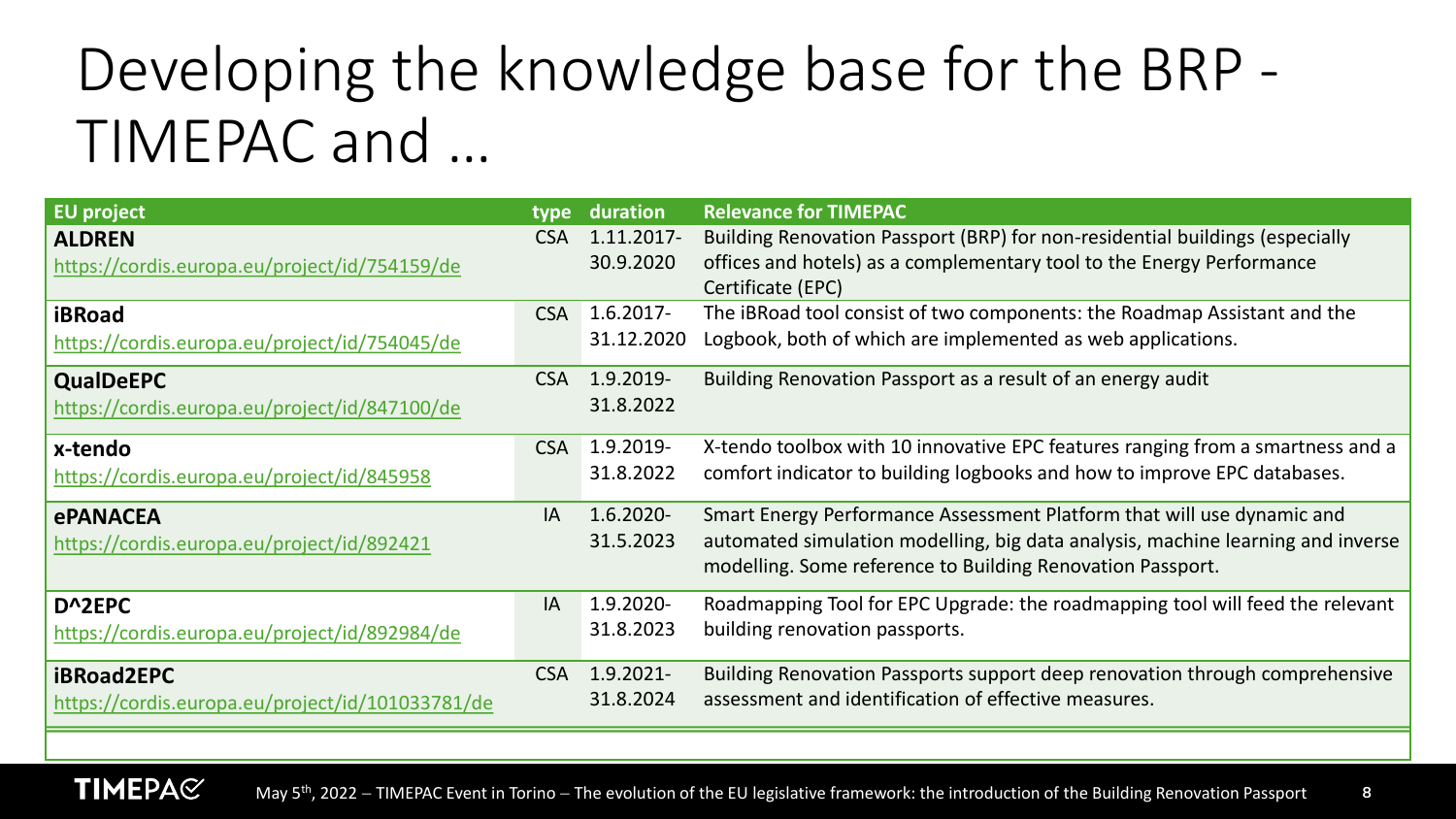# The Building Renovation Passport in TIMEPAC



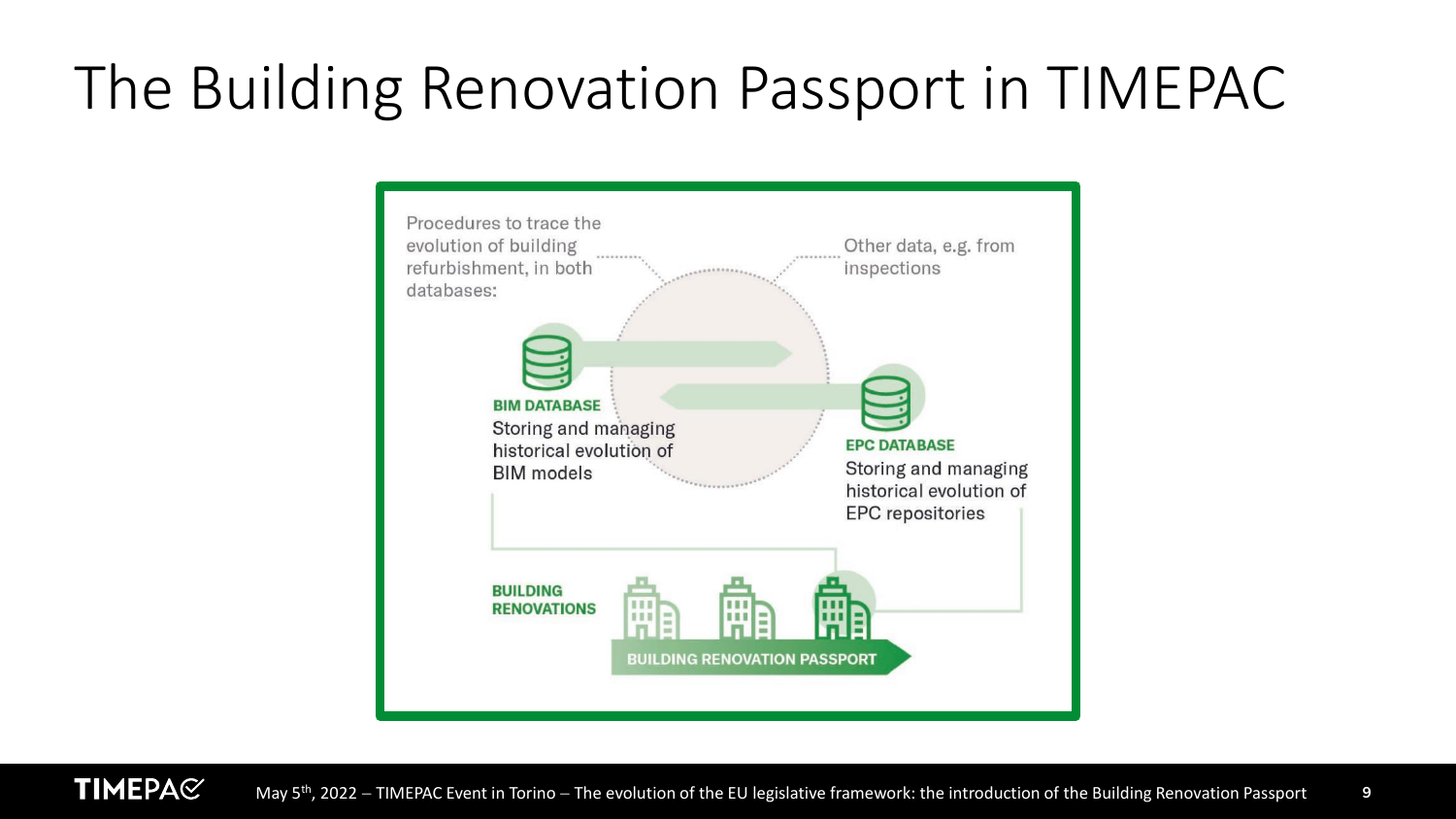#### Phasing out worst performing buildings.

### Building logbook and EPC as the basis for the BRP

How to make sure that only effective EE and RE measures will be planned – reliability of data and calculations

How to make sure that only actually implemented measures are recorded - comparison of plan and implementation

Which indicators are crucial for occupants, owners, and financing organisations

**TIMEPA**C

|                                                          |  |                           |                    | 2023 2024 2025 2026 2027 |  | 2028 2029 2030 2035 |                    | 2040 2045 2050 |  |
|----------------------------------------------------------|--|---------------------------|--------------------|--------------------------|--|---------------------|--------------------|----------------|--|
| Maintenance & repair plan                                |  |                           |                    |                          |  |                     |                    |                |  |
| Roof                                                     |  |                           |                    |                          |  |                     | $\mathsf{x}$       |                |  |
| <b>Outer walls</b>                                       |  | $\pmb{\mathsf{X}}$        |                    |                          |  |                     |                    |                |  |
| Windows                                                  |  | $\boldsymbol{\mathsf{x}}$ |                    |                          |  |                     |                    |                |  |
| Heating system                                           |  |                           | $\pmb{\mathsf{X}}$ |                          |  |                     |                    |                |  |
| etc.                                                     |  |                           |                    |                          |  |                     |                    |                |  |
| <b>Other improvement measures</b>                        |  |                           |                    |                          |  |                     |                    |                |  |
| <b>Addition of balconies</b>                             |  | $\pmb{\mathsf{X}}$        |                    |                          |  |                     |                    |                |  |
| Floor plan modification                                  |  |                           |                    |                          |  |                     |                    |                |  |
| etc.                                                     |  |                           |                    |                          |  |                     |                    |                |  |
| <b>Other FM measures</b>                                 |  |                           |                    |                          |  |                     |                    |                |  |
| <b>BACS</b>                                              |  |                           |                    |                          |  |                     |                    |                |  |
| etc.                                                     |  |                           |                    |                          |  |                     |                    |                |  |
| <b>Impact on other aspects</b>                           |  |                           |                    |                          |  |                     |                    |                |  |
| Safety                                                   |  |                           |                    |                          |  |                     | $\pmb{\mathsf{X}}$ |                |  |
| Fire safety                                              |  | $\pmb{\mathsf{x}}$        |                    |                          |  |                     |                    |                |  |
| etc.                                                     |  |                           |                    |                          |  |                     |                    |                |  |
| <b>Energy related measures</b>                           |  |                           |                    |                          |  |                     |                    |                |  |
| Implementation of measure 1                              |  | $\pmb{\mathsf{X}}$        |                    |                          |  |                     |                    |                |  |
| Implementation of measure 2                              |  | $\mathsf{x}$              |                    |                          |  |                     |                    |                |  |
| Implementation of measure 3                              |  |                           | X                  |                          |  |                     |                    |                |  |
| Implementation of measure 4                              |  |                           |                    |                          |  |                     | X                  |                |  |
| Implementation of measure 5                              |  |                           |                    |                          |  |                     |                    |                |  |
| etc.                                                     |  |                           |                    |                          |  |                     |                    |                |  |
| Enhanced EPC indicators updated with implemented measure |  |                           |                    |                          |  |                     |                    |                |  |

**Update of national building renovation plan**

'ero emission